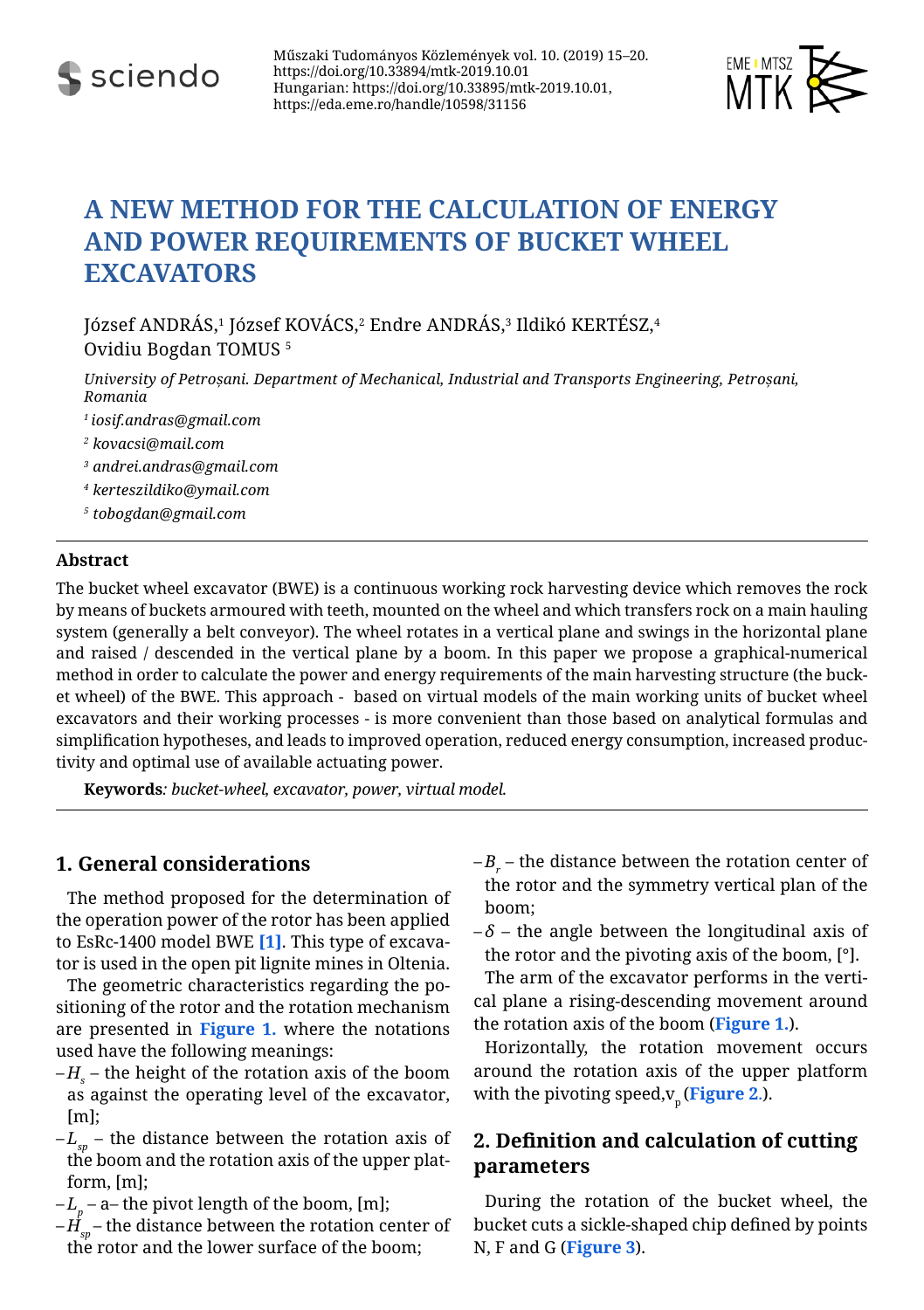*(2)*

 $(2)$ 

The maximum thickness of this chip is  $\mathbf{h}_{\mathbf{0}}$  and it is equal to the length of segments FG and  $\mathrm{O}_\mathrm{i}\mathrm{O}_\mathrm{2}.$ The geometry defined in **[Figure 3](#page-1-2).** is based on bucket wheel radius *R* relation to segments in the equation:

$$
R = \overline{O, A} = \overline{O, B} \tag{1}
$$

For a rotation angle  $\alpha$  of the bucket wheel in regard to the vertical axis we consider the thickness of the chip  $h_{\scriptscriptstyle \rho}$  and we determine its size:

$$
h_i = \overline{O_1 A} - \overline{O_1 B} = R - \overline{O_1 B}
$$
 (2)

At the same time it can be seen that:

$$
O, B = BC - O, C \tag{3}
$$

In the rectangular triangle ∆BCO $_2$  taking into account the relation (2) it can be written that:

$$
\overline{BC} = \overline{O_2B} \cdot \cos \lambda = R \cdot \cos \lambda \tag{4}
$$

In the rectangular triangle ∆O $_1$ O $_2$ C we can see that:

$$
\overline{O_1C} = \overline{O_1O_2} \cdot \sin \alpha = h_0 \cdot \sin \alpha \tag{5}
$$

By replacing equations (4) and (5) in equation (3) we obtain: *(6)*

$$
h_i = R - R \cdot \cos \lambda + h_0 \cdot \sin \alpha \tag{6}
$$

In equation (2) we introduce equation (6) and we can write:

$$
h_i = R - R \cdot \cos \lambda + h_0 \cdot \sin \alpha \tag{7}
$$



<span id="page-1-0"></span>**[Figure 1.](#page-0-0)** *The geometric characteristics of the arm rotor system, side view*



<span id="page-1-1"></span>**[Figure 2.](#page-0-1)** *The geometric characteristics of the arm rotor system, top view*

Since the angle  $\lambda$  is small we can approximate (with an acceptable error) that  $cos(\lambda) \approx 1$ , consequently, the equation (16) will become:

$$
h_i = h_0 \cdot \sin \alpha \tag{8}
$$

This equation expresses the variation of the chip thickness according to the rotation angle of the bucket wheel, relative to its maximum thickness.

For the calculation of the chip area, we con-sider the ABED elemental surface. We approximate the area of this surface to that of a rectangle that has a side equal to the instantaneous thickness  $t_i$  and the other side equal to the length of arc of a circle AD. The length of the arc of a circle AD is calculated with the equations below where the elementary angle *d*α is expressed in radians: *(9)*

$$
\widehat{AD} = R \cdot d\alpha \tag{9}
$$

So we can write the area of the ABED elementary surface as:

$$
S_{ABED} = h_i \cdot \widehat{AD} = h_i \cdot R \cdot d\alpha = h_0 \cdot R \cdot \sin \alpha \cdot d\alpha \tag{10}
$$

The total area of the chip surface is obtained by integrating the equation (10) between variation limits of the angle  $\alpha$ :

$$
S = \int_{0}^{1} h_0 \cdot R \cdot \sin \alpha \cdot d\alpha = h_0 \cdot R \cdot (-\cos \alpha) \Big|_{0}^{\alpha_0} =
$$
  
=  $h_0 \cdot R \cdot (1 - \cos \alpha_0)$  (11)

In order to simulate the chip cutting process and the stresses to which the axis of the bucket wheel is subjected, it is necessary to determine the drive power of the bucket wheel.

We impose a calculation magnitude that we call the effective chip thickness.



<span id="page-1-2"></span>**[Figure 3.](#page-0-2)** *Description of the geometrical dimensions of the cutting of a chip*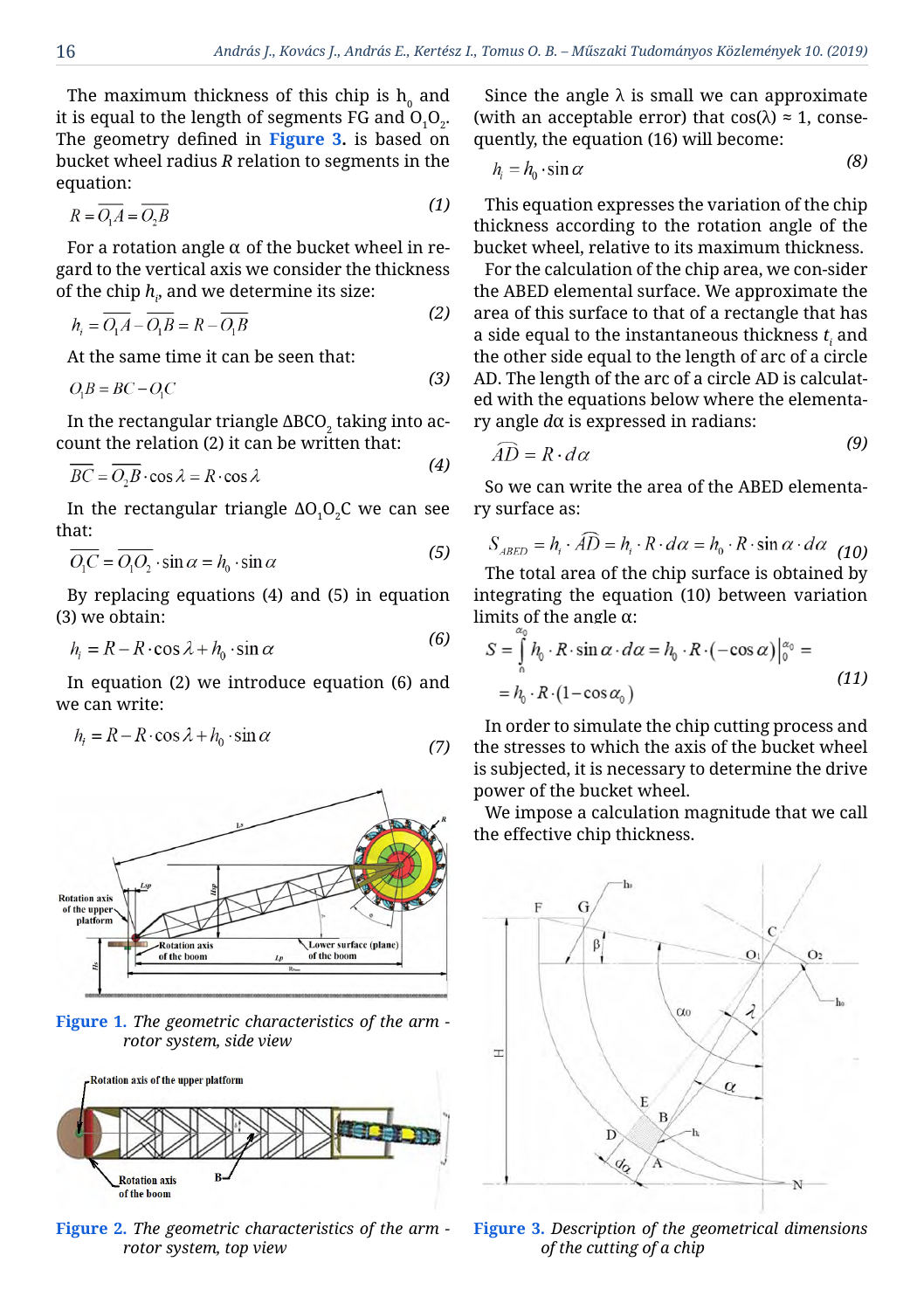It is the measure of the side of a rectangle that has an area equal to the area of the chip section determined by equation (11), and the other side is equal to the length of the arc corresponding to the angle  $α_0$ .

Under these conditions, the area of the chip section in terms of effective thickness will be:

$$
S = h_{\rm ef} \cdot R \cdot \alpha_0 \tag{12}
$$

By equating the relations (11) and (12) we obtain the expression of the effective thickness of the chip:

$$
h_0 \cdot R \cdot (1 - \cos \alpha_0) = h_{ef} \cdot R \cdot \alpha_0 \Rightarrow
$$
  

$$
\Rightarrow h_{ef} = \frac{h_0 \cdot (1 - \cos \alpha_0)}{\alpha_0}
$$
 (13)

The maximum excavation height will be:

$$
H = R + R \cdot \sin \beta_0 = R \cdot (1 + \sin(\alpha_0 - 90)) =
$$
  
= R \cdot (1 - \cos \alpha\_0) \tag{14}

The time at which this angular advance occurs between two successive cups is:

$$
T = \frac{\varphi \cdot R}{V} \tag{15}
$$

The chip width equation is:

$$
b = V_p \cdot T = \varphi \cdot R \cdot \frac{V_p}{V_r} \tag{16}
$$

The bulk volume of the bucket must allow the loading of all excavated rock. By denoting by  $k_a$ the coefficient of loosening of excavated rock and *Q* its volume, we can state that:

$$
b \cdot S \cdot k = O \tag{17}
$$

Thus, we can deduce the expression of the maximum width of the excavated chip:

$$
b_{\text{max}} = \frac{Q}{S \cdot k_a} = \frac{Q}{k_a \cdot h_0 \cdot R \cdot (1 - \cos \alpha_0)}
$$
(18)

<span id="page-2-1"></span>**[Figure 4.](#page-2-0)** shows the geometric dimensions that characterize the volume of the excavated chip:  $-B$  – the width of the extracted block;

 $-\theta$  – the position angle of the bucket wheel relative to the width of the excavated block.

### **3. Theoretical calculation of forces and energy characteristics**

During the excavation process, the energy consumption at the level of the bucket wheel has two major components. Between the two of the components presented above, the energy necessary for cutting the material is predominant, representing 60 ... 90% of the energy necessary for operating the bucket wheel:

- the energy necessary for cutting the material to be excavated;
- the energy necessary for lifting the loose material resulting from cutting with the help of the buckets **[\[5\]](#page-5-1)**, **[\[6\]](#page-5-2)**.

<span id="page-2-2"></span>Determining the energy and power necessary for operating the bucket wheel under certain functioning circumstances is essential for:

- the selection of a BWE from various models;
- the design of new excavators;
- the design of the new cutting loading systems for existing BWE.

The calculus of the power necessary for cut-ting with rotor excavators can aim at:

- determining the dependence of the power on the parameters of the operating regime for a given excavator;
- optimizing the energetic regime by accomplishing a cutting capacity at minimum energy consumption;
- determining the dependence of the power absorbed by the cutting – loading system on the cutting capacity, respectively the pivoting speed in the working front.

For the BWEs the force characteristics refer to:

- the forces which act on the bucket represented by:
	- the cutting force  $F_{\rm x}$  which operates according to a direction tangent to the trajectory of the bucket;



<span id="page-2-0"></span>**[Figure 4.](#page-2-1)** *Geometric dimensions that characterize the volume of the excavated chip*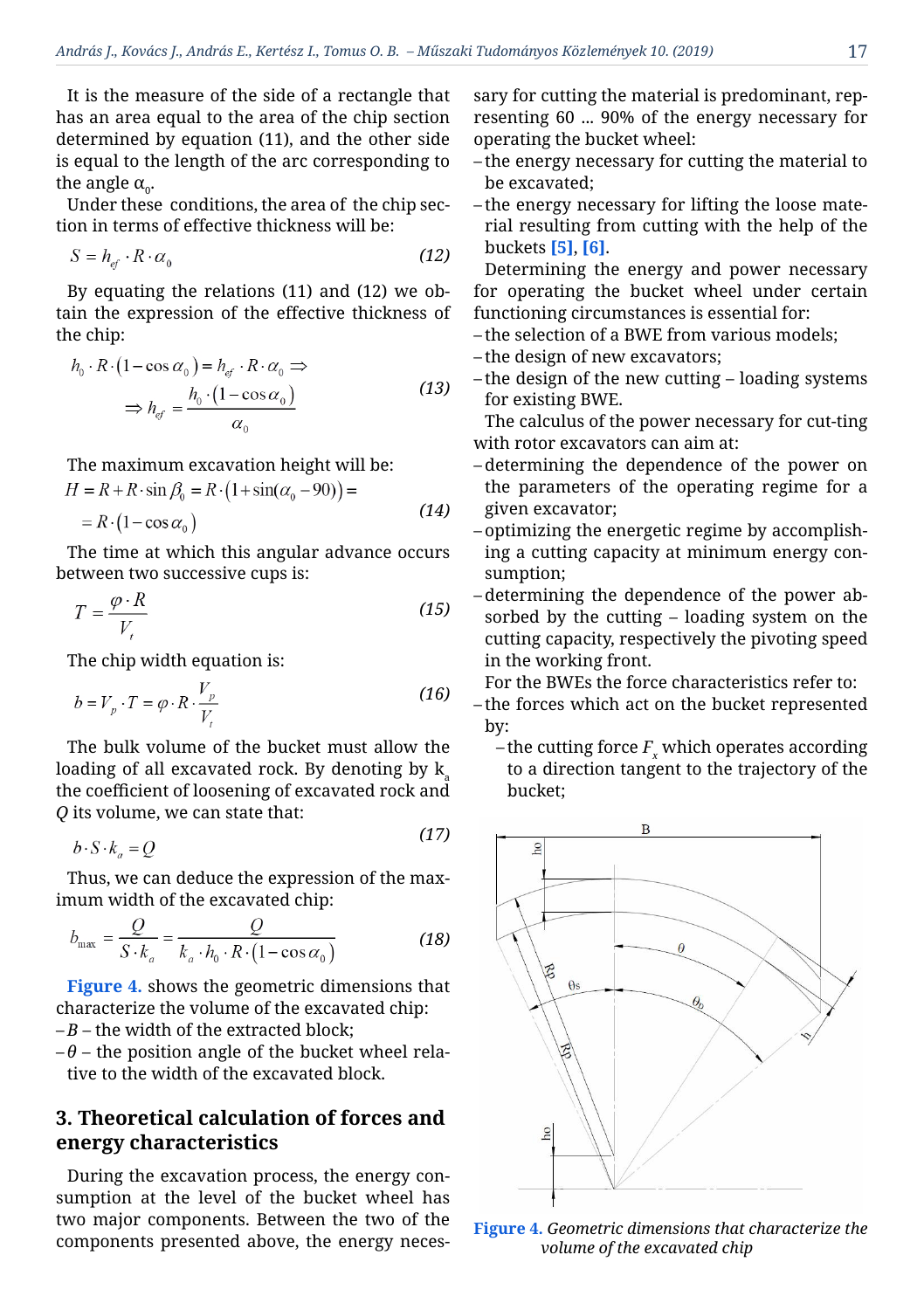- the penetration force  $F_{\rm y}$  which operates according to a normal direction to the trajectory of the bucket;
- the lateral force  $F_{\rm z}$  which operates according to a bi-normal direction to the trajectory of the bucket.

– the forces which act on the rotor are represented by:

- the resultant cutting force  $F_{\alpha}$ ;
- the resultant penetration force  $F_{\nu R}$ ;
- the resultant lateral force  $F_{\text{zav}}$ .

– the energetic characteristics refer to:

- the power necessary for excavation  $P_{\alpha}$ ;
- the power necessary for lifting the material *Pr* ;
- the power necessary to pivot the up-per platform of the excavator, the boom and the rotor  $P_p$ .

The force and energy parameters depend on time and the characteristics of the dislocated chip. In practice, average values are employed so that we have:

According to the above information, the power necessary to drive the rotor will have the expression:

$$
P = \frac{P_{\text{ex}} + P_r}{\eta_t} \tag{19}
$$

where  $\eta$ , represents the efficiency of the engine – bucket wheel transmission **[\[1\],](#page-5-0) [\[2\]](#page-5-3)**.

Thus, the following results:

$$
P=\frac{1}{\varDelta t\cdot \eta_t}\,Q_T\left[\frac{k_{uz}\cdot K_e}{k_a}+\frac{1}{\eta_r}\left(D-\frac{H}{2}-\frac{2}{3}\,h_c\right)\rho_a\cdot g\right]\,(20)
$$

where:

- $Q_{t}^{\,}$  the theoretical excavation capacity (3280 m $^3$ /h);
- $D$  the cutting diameter of the rotor (11,5 m);
- $H$  the height of the bench (7,5 m);
- $k_{\mu z}$  the wear degree of the teeth (1,2);
- $K_{_e}$  the specific cutting resistance (60 N/cm<sup>2</sup>);
- $k_a$  loosening coefficient (1,35);
- $\eta_{_t}$  transmission efficiency (0,85);
- $h_{c}^{\phantom{\dag}}$  the active height of the bucket (0,84 m);
- *ρa* - loose rock density (1,3 2 t/m3 ).

After applying the relation (20), results a value of the operation power of the excavator rotor of *P* = 314 kW.

# **4. Proposal of a grafo-numeric method of determination of the operation power of the excavator bucket wheel**

<span id="page-3-3"></span>Based on these values from **[Table 1.](#page-3-0)**, we have created in SolidWorks a part with a volume defined by trace of the rotor section sliding across the excavation line (**[Figure 5.](#page-4-0)**). The width of the excavation line is the width *B* of the extracted block as shown in **[Figure 4](#page-2-0)**.

<span id="page-3-4"></span>We considered an assembly constructed of two identical parts (with geometric links between them) as defined in the previous paragraph. In **[Figure 6.](#page-4-1)** we present this assembly with the imposed distance of 0.6 m between the two parts, corresponding to the maximum thickness of the chip (advance step) as defined in **[Table 1.](#page-3-0)**

<span id="page-3-1"></span>The volume of material in an excavated slice is obtained in SolidWorks using the "cavitation" operation applied to the two volume parts defined, as shown in **[Figure 7.](#page-4-2) [\[4\]](#page-5-4)**

<span id="page-3-8"></span><span id="page-3-5"></span>Using the numerical computing features of SolidWorks, using the cavitation operation for specific volumes, we determined the volume of the excavated slices for two cutting heights: 3.5 or 7.5 m respectively. The determined volumes are shown in **[Table 2](#page-4-3)**.

<span id="page-3-7"></span><span id="page-3-6"></span><span id="page-3-2"></span>Past research data **[\[1\]](#page-5-0), [\[2\],](#page-5-3) [\[3\]](#page-5-5), [\[4\],](#page-5-4) [\[7\]](#page-5-6), [\[8\]](#page-5-7)** obtained earlier has highlighted that the specific energy consumption for cutting gray clays is within the range of 0.15 to 0.27 kWh/m3 . The energy required for excavation is determined with the equation: *(21)*

$$
W_f = V \cdot w_{sp} \tag{21}
$$

where:

- $W_f$  is the total energy required to excavate one slice (kWh);
- $V-$  is the volume of one slice (m<sup>3</sup>);
- $W_{\rm sn}$  is the specific energy consumption for cutting based on past research data (0.15 to  $0.27 \text{ kWh/m}^3$ ).

#### <span id="page-3-0"></span>**[Table 1.](#page-3-1)**

| No. | <b>Characteristic</b>                              | <b>Symbol</b>                  | M.U. | <b>Value</b> |
|-----|----------------------------------------------------|--------------------------------|------|--------------|
| 1   | Left / right pivoting<br>angles                    | $\theta_{\rm c}$               | Deg. | 42.80        |
|     |                                                    |                                |      | 90.00        |
| 2   | Pivoting radius                                    |                                | m    | 41.68        |
| 3   | Cutting diameter of<br>the bucket wheel            |                                | m    | 11.5         |
| 4   | Maximum thickness<br>of the chip (advance<br>step) | $h_{\scriptscriptstyle\alpha}$ | m    | 0.6          |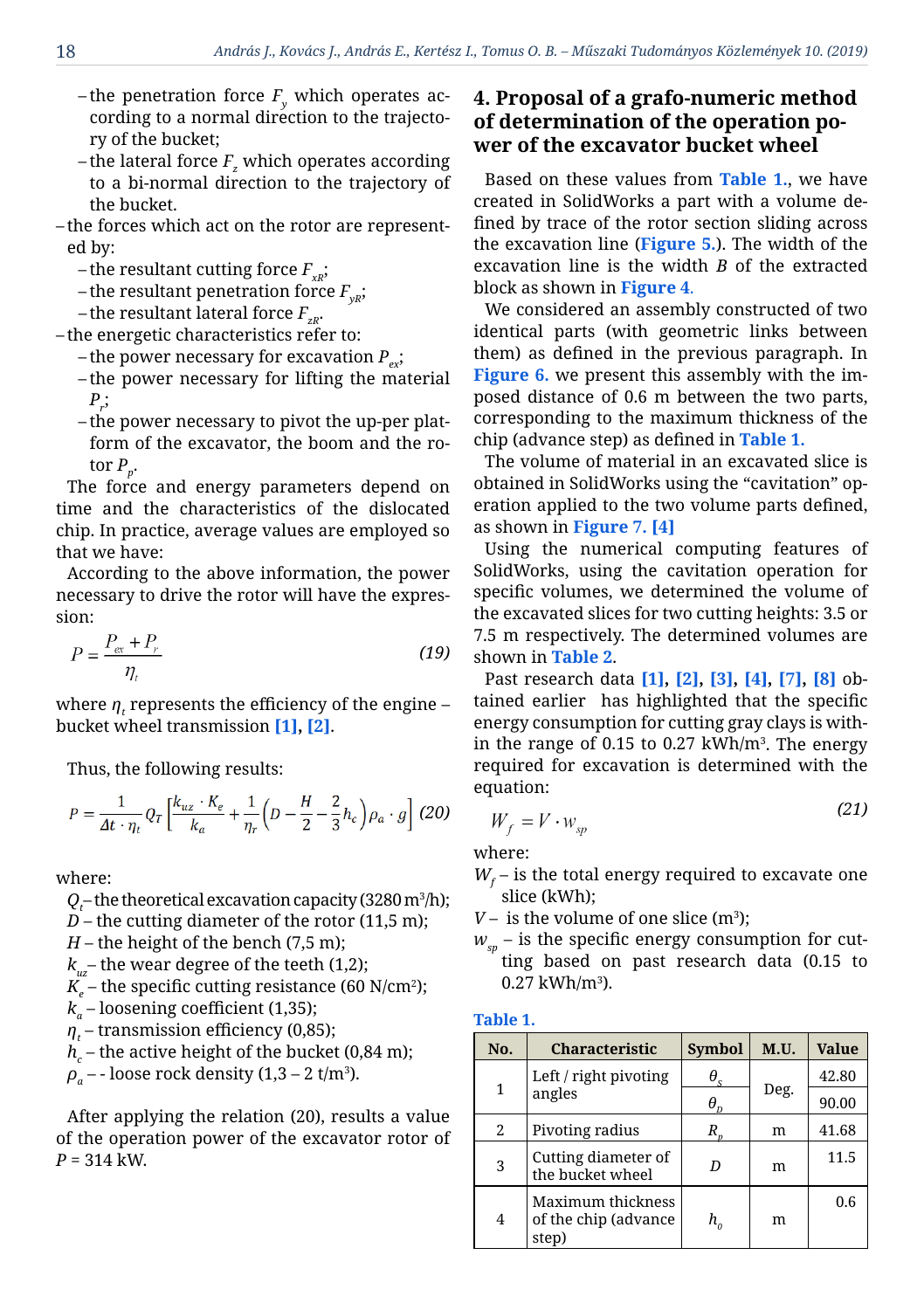We calculated the power for the minimum, maximum and average values of the specific energy consumption during excavation. **[Table 2.](#page-4-3)** shows the results obtained.

The excavation time corresponding to the 3.5 m cutting height was experimentally measured in the open pit mine, its value being 438 seconds (**[Table 2](#page-4-3)**). For the calculation of the power corresponding to the 7.5 m cutting height, we considered the same value of the excavation time (438 seconds). It is noted that for a specific energy of cutting of 0.27 kWh/m3 , the required power is greater than the nominal power of the drive motor of the bucket-wheel.

 For these situations, in practice it is advisable to reduce the pivoting speed of the excavator boom, which will increase the excavation time.



**[Figure 5.](#page-3-3)** *The volume generated by the bucket wheel resulted after a complete swelling movement*

<span id="page-4-0"></span>

**[Figure 6.](#page-3-4)** *The two decaled volumes defining the chip*

<span id="page-4-2"></span><span id="page-4-1"></span>

**[Figure 7.](#page-3-5)** *The final shape of the excavated chip*

Considering the nominal power of the drive motor of the bucket-wheel as  $P_n$ , then the power required for excavation  $P_{F_{xMax}}$  must be less than it:

$$
P_{\rm FvMov} < P_n \tag{22}
$$

Based on equation (22), we determine the maximum pivoting speed so that the power required for excavation does not exceed the nominal power of the bucket-wheel drive motor for certain defined cutting parameters. Thus, for the limit it can be written:

$$
P_{\text{EVALU}} = \frac{W_f}{t_{\text{ex}}} = \frac{W_f \cdot v_{p\text{max}}}{L} \quad \Rightarrow \quad v_{p\text{max}} < \frac{P_n \cdot L}{W_f} \tag{23}
$$

where:

 $t_{ex}$  – is the excavation time;

 $v_{pmax}$  – is the maximum pivoting speed;<br>*L* – is the length of the slice arc:

*L* – is the length of the slice arc;

 $P_n$  – is the nominal power of the bucket-wheel drive motor (630 kW).

For the cutting parameters shown in **[Table 1](#page-3-0)**, the length of the slice arc is  $L = 96.61$  m.

Based on equation (23), the maximum pivoting speed must not exceed 0.224 m/s

#### **5. Conclusions**

The paper proposes a way of determining the operation power of the bucket wheel of a BWE using a grafo-numeric method.

The method is based on the modeling of the cutting parameters for the BWE in order to reduce the specific energy consumption during excavation, increasing the excavation capacity while maintaining the minimum installed power of the bucket-wheel drive .

We have developed a chip model resulting from the excavation process with the Solid-Works, obtaining the volume of excavated rock.

Based on past results on specific energy consumption during the excavation process, we de-

#### <span id="page-4-3"></span>**[Table 2.](#page-3-2)**

| Nr. | <b>Cutting</b><br>height<br>(m) | Exca-<br>vated<br>volume<br>(m <sup>3</sup> ) | Exca-<br>vation<br>time<br>(s) | Specific Energy<br>energy<br>(kWh/<br>$m^3$ | con-<br>sumed<br>(k) | Exca-<br>vation<br>power<br>(kW) |
|-----|---------------------------------|-----------------------------------------------|--------------------------------|---------------------------------------------|----------------------|----------------------------------|
| 1   | 3,5                             | 160                                           | 438                            | 0.15                                        | 86400                | 197                              |
| 2   |                                 |                                               |                                | 0.21                                        | 129960               | 276                              |
| 3   |                                 |                                               |                                | 0.27                                        | 155520               | 355                              |
| 1   | 7,5                             | 297                                           | 438                            | 0.15                                        | 160380               | 366                              |
| 2   |                                 |                                               |                                | 0.21                                        | 224500               | 512                              |
| 3   |                                 |                                               |                                |                                             | 288600               | 659                              |